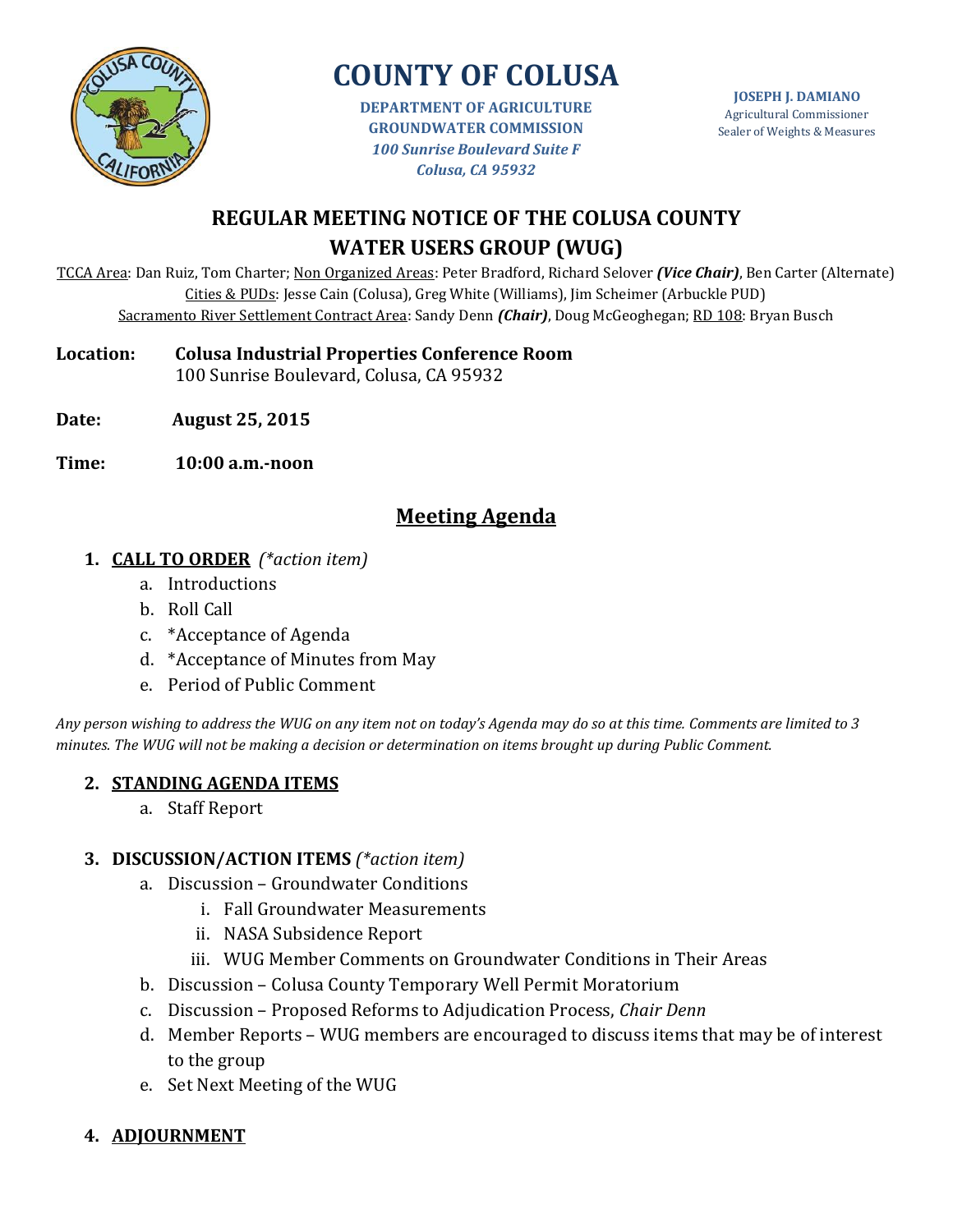

**DEPARTMENT OF AGRICULTURE GROUNDWATER COMMISSION** *100 Sunrise Boulevard Suite F Colusa, CA 95932*

**JOSEPH J. DAMIANO** Agricultural Commissioner Sealer of Weights & Measures

TO THOSE WHO PARTICIPATE IN COMMISSION PROCEEDINGS: California Government Code Section 84308 requires you to disclose campaign contributions to Groundwater Management Commissioners if they amount to \$250 or more and were made within the last twelve months. Please announce your applicable campaign contributions when you speak. Any disabled person needing special accommodation to participate in the Commission proceeding is requested to contact the Colusa County Agriculture Department prior to meeting and arrangements will be made to accommodate you.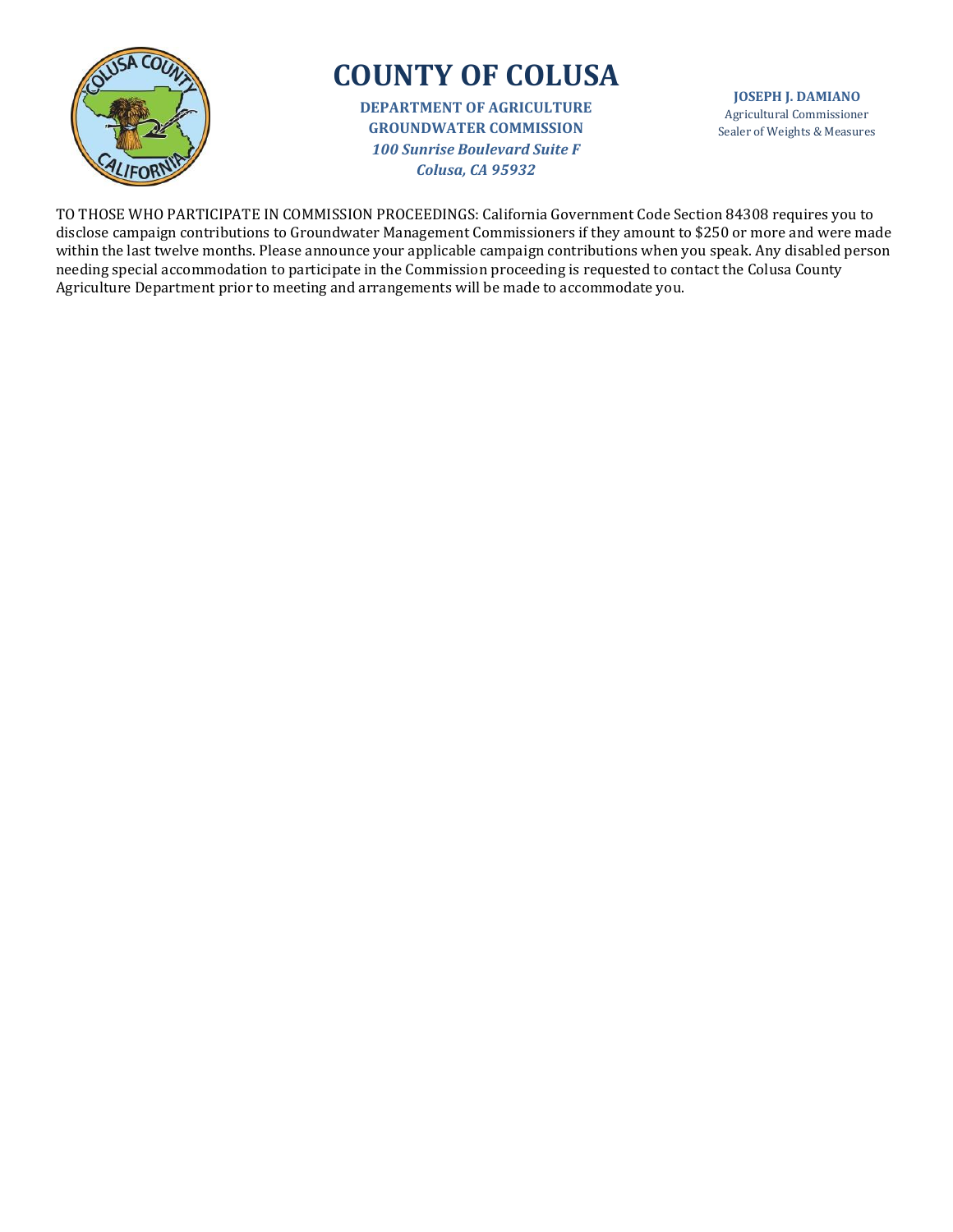

**DEPARTMENT OF AGRICULTURE GROUNDWATER COMMISSION** *100 Sunrise Boulevard Suite F Colusa, CA 95932*

**JOSEPH J. DAMIANO** Agricultural Commissioner Sealer of Weights & Measures

# **REGULAR MEETING NOTICE OF THE COLUSA COUNTY WATER USERS GROUP (WUG)**

TCCA Area: Dan Ruiz, Tom Charter; Non Organized Areas: Peter Bradford, Richard Selover *(Vice Chair)*, Ben Carter (Alternate) Cities & PUDs: Jesse Cain (Colusa), Greg White (Williams), Jim Scheimer (Arbuckle PUD) Sacramento River Settlement Contract Area: Sandy Denn *(Chair)*, Doug McGeoghegan; RD 108: Bryan Busch

> Colusa Industrial Properties Conference Room 100 Sunrise Boulevard, Colusa, CA 95932 May 19, 2015 | 10:00 a.m.-noon

# **Meeting Minutes**

## **5. CALL TO ORDER** *(\*action item) Called to order by*

a. **Introductions**

**Public in attendance:** Suzie Dawley, CCEH, Mary Fahey, Water Resources (staff), Elly Guttierez CC AG (staff)

**b. Roll Call:** 

Wug members present: Bradford, Carter, White, Scheimer, Denn, McGeoghegan, Busch, Cain

WUG members absent: Ruiz, Charter, Selover

### c. \***Acceptance of Agenda**

Moved: Doug McGeoghegan; 2nd: Jim Scheimer

Vote: Unanimous, approved

**d. \*Acceptance of Minutes from November 13, 2014, January 13, 2015, March 17, 2015** Moved: Doug McGeoghegan; 2nd: Bryan Busch

Vote: Unanimous, Approved

e. **Period of Public Comment:** There were no comments.

## **6. STANDING AGENDA ITEMS**

a. **Staff Report**

Mary Fahey reported: **Ground Water Commission** has not met since the last meeting. Their next meeting is June 11th. Commissioner Morris' term expired and applications were received. Matt LaGrande was appointed by the Board of Supervisors as new Commissioner.

**Ground Water Ordinance** At their March 12, 2015 meeting, the Groundwater Commission approved recommended changes to the County Groundwater Management Ordinance and voted to forward those recommendations to the Board of Supervisors. The recommended changes were reviewed by County Council and outside Council. An updated version of the Ordinance was presented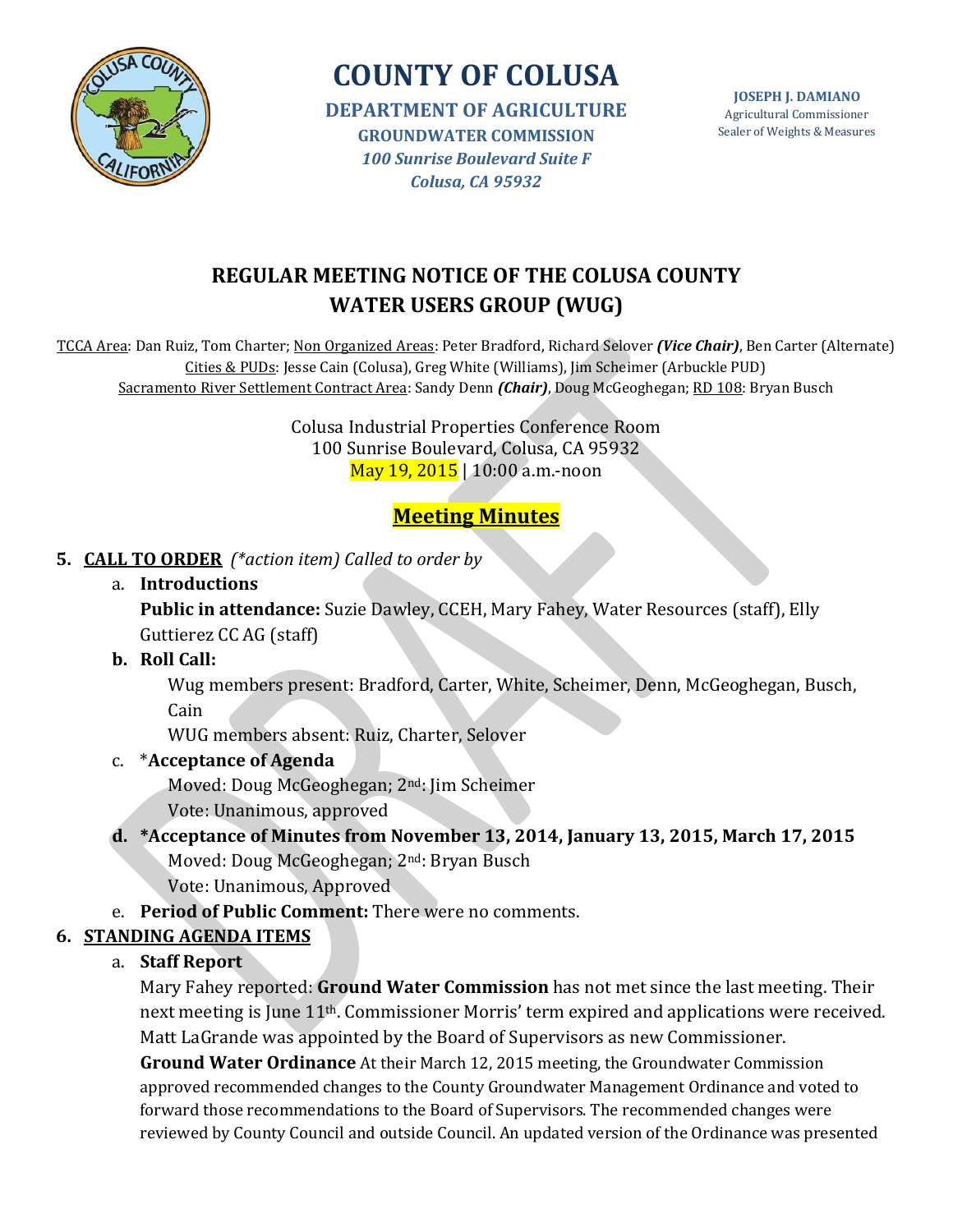

**DEPARTMENT OF AGRICULTURE GROUNDWATER COMMISSION** *100 Sunrise Boulevard Suite F Colusa, CA 95932*

**JOSEPH J. DAMIANO** Agricultural Commissioner Sealer of Weights & Measures

to the Board of Supervisors as a discussion item at their May 12, 2015 meeting. The Board of Supervisors approved of the changes with a few minor adjustments, and directed staff and County Council to move forward to get the document prepared for a public hearing at a future BOS meeting. The Board recognized all of the hard work that went into updating the Ordinance. The three main items that were suggested: Admin review of in – county transfers, conditions for permit approval, and drought circumstances. The drought language was slightly changed to include language to include tougher standards on permits during drought conditions. Sandy Denn voiced a question about trucking water out of the county. She would like to be sure that this permit process would cover water being trucked as a conveyance facility. Mary will follow up with that.

**Technical Support Team**: Staff continues to work with the TST to update the groundwater level monitoring network. This is a work in progress. We are still waiting on DWR's 2014 Land and Water Use report for Colusa County, which will help us to estimate groundwater and surface water use in the County. Public Works has recently completed several GIS maps for the Water Resources Department that will be a foundation for future work to help with our water use estimates and monitoring efforts.

#### **GW Legislation**:

**Meetings with GSA-eligible agencies**: The purpose of these meetings was to get an idea of the different agencies' thoughts and ideas regarding formation of the GSA/GSAs for the two groundwater basins we will need to manage. The meetings were productive, and although some water agencies are electing to be their own GSAs, there is still a good spirit of collaboration among the groups. We will follow up with future meetings, possibly utilizing a meeting facilitator, to determine a path forward. **Public outreach meeting** was held last Tuesday to inform the public on groundwater issues. It was a good meeting. About 120 people attended. There weren't many questions from the audience. We will be doing more of those going forward.

Mr. McGeoghan: Stresses the importance of notifying public on land subsidence in our area. Mrs. Fahey : Roy Hull has reported on land subsidence and has shared that in some of the meetings. They are planning on doing more studies in the whole Sacramento Valley in the next year. Mary asked if there are people in the community with information they would like to come forward with. Mr. McGeoghan: He will talk with people about sharing their information. Ms. Fahey asks if anyone knows people who have land subsidence information encourage them to contact the Water Resources Department.

WUG is made up of representatives of many different areas of the county. It's a really good forum for that type of outreach.

- **7. DISCUSSION/ACTION ITEMS** *(\*action item)*
	- **a. Discussion – Groundwater Conditions**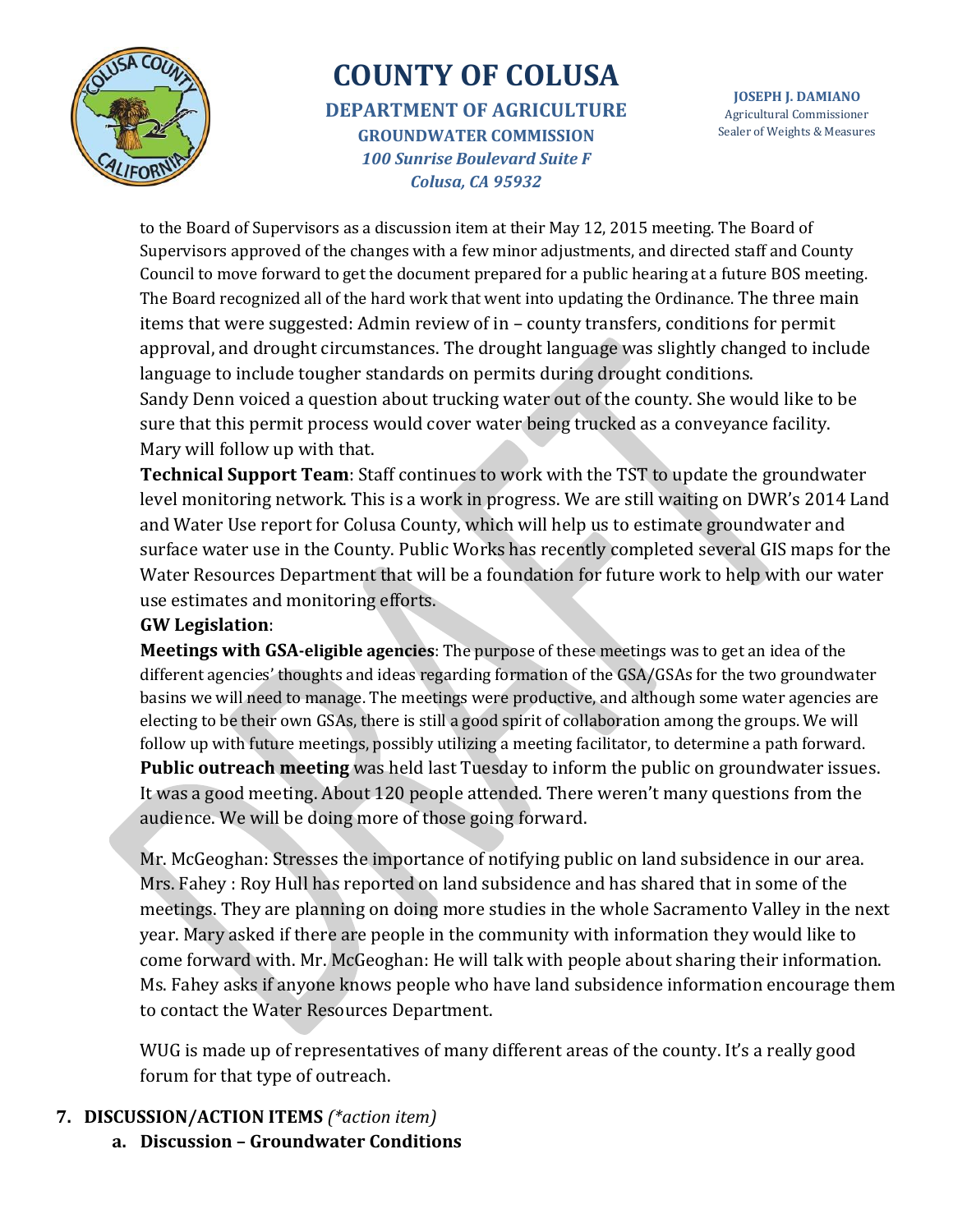

**DEPARTMENT OF AGRICULTURE GROUNDWATER COMMISSION** *100 Sunrise Boulevard Suite F Colusa, CA 95932*

- i. Review spring gw level maps
- ii. Review gw level trends
- iii. How to address problem areas

Ms. Fahey gave a presentation on groundwater level trends over time and the wells that we currently have in our monitoring network. She shows where the data gaps are. They are looking at wells to monitor in those areas.

Ben Carter asks what type of well is being looked for in that area, production wells or monitoring wells?

Ms. Fahey: A mix of wells in all four areas.

Bryan Bush from RD 108 states that there is funding coming out for drought plan. They may be able to do some monitoring in the data gap areas with that funding. Ms. Fahey states the county will also be looking into getting some other monitoring wells put in when the funding becomes available.

### **b. Discussion – SGMA Outreach Efforts**

Ms. Fahey asks how many WUG members would like to get involved in outreach for legislation? She asks for thoughts on coordinating a forum at the WUG where people can get information on legislation.

DWR has some funding for facilitation.

D. McGeoghan asked if the water foundation is getting funds through this legislation? Ms. Fahey will research.

With regard to outreach if the water foundation is getting paid for it through legislation is there a pool out there that will provide funding to another group? DWR has funding from Prop 1 for facilitation services.

- c. **\*Set 2015 meeting dates:** August 25th tentative next meeting. 10:00 am.
- d. **Member Reports** WUG members are encouraged to discuss items that may be of interest to the group:

It was mentioned that past WUG member, Darrin Williams went to the commission and we have not replaced him on WUG.

e. Next Meeting of the WUG: tentatively set for August 25.

### **8. ADJOURNMENT**

Meeting was adjourned at : 11:20am.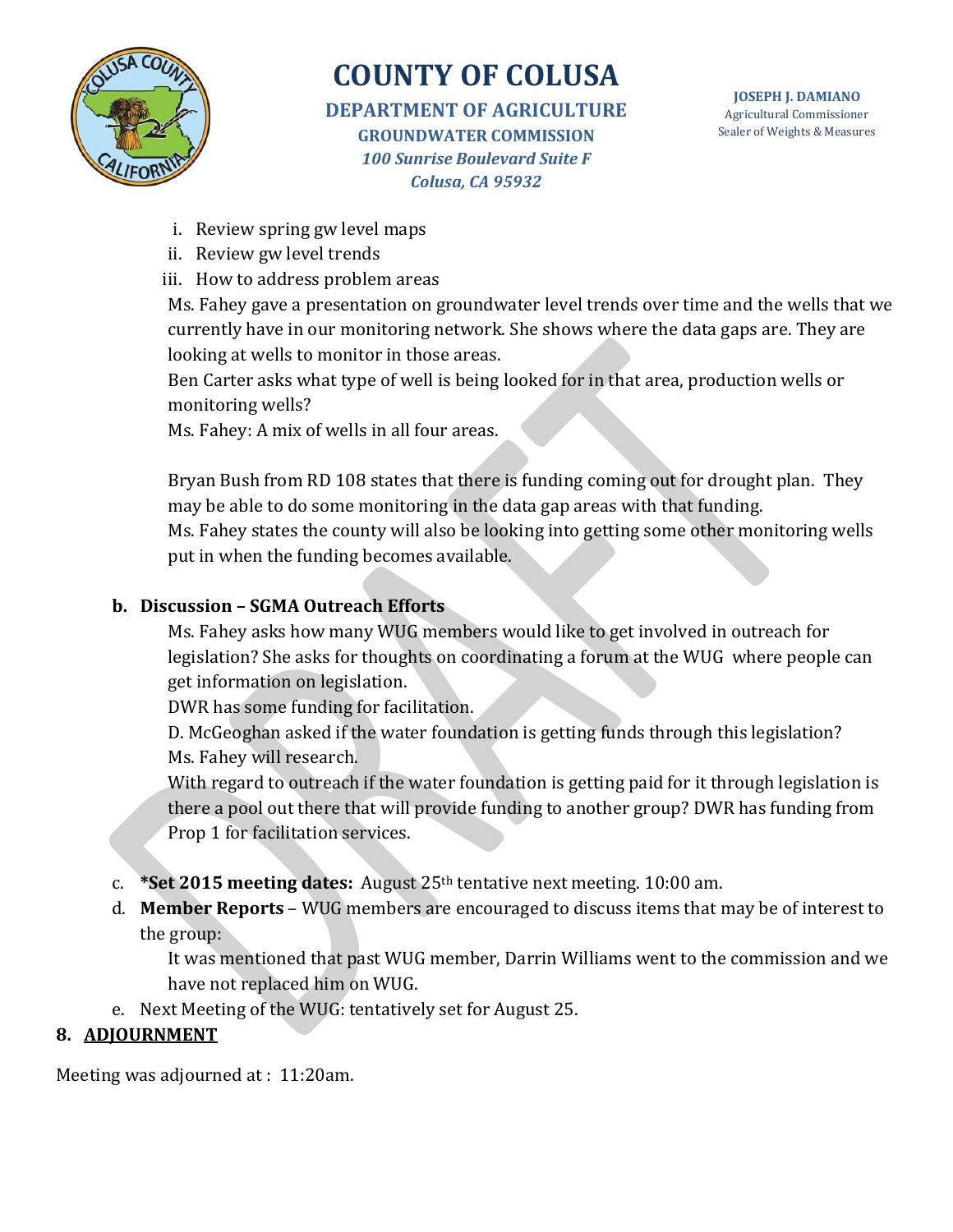

**DEPARTMENT OF AGRICULTURE GROUNDWATER COMMISSION** *100 Sunrise Boulevard Suite F Colusa, CA 95932*

**JOSEPH J. DAMIANO** Agricultural Commissioner Sealer of Weights & Measures

#### **Water Users Group, regular meeting August 25, 2015, 10:00 a.m. – noon @ Colusa Industrial Properties**

#### **STAFF REPORT Groundwater Commission**

The next Commission Meeting is September 10, 2015. Agenda will include a DWR presentation on recent fall groundwater measurements, updated Goals and Objectives for the year, and a discussion on the county well permit moratorium with a look at the status of current well permits and well installations over the past couple of years.

### **Technical Support Team**

Staff, along with the Ag Commissioner and TST members, has worked with Grant Davids Engineering, Inc. on a scope of work to complete a county-wide study of groundwater conditions. The SOW will go to the Board of Supervisors for approval at their September 8 meeting. The work will include an assessment to describe the hydrogeologic and hydrologic characteristics and historical groundwater conditions in the Colusa County portion of the Colusa Subbasin. In addition, a more detailed study will be completed in the area of the county that is demonstrating overdraft: south of Hahn Road and west of the Colusa Basin Drain.

GIS software has been installed and staff is able to work on mapping. Staff has begun mapping all wells in the county, broken out in five year increments so we will be able to clearly see county-wide well development from 1970 to present. This is going to be a long-term, extremely time consuming project. We will have part time help from Department of Agriculture staff beginning in early September.

### **Groundwater Levels**

Fall groundwater measurements were taken by DWR the first week of August. We will discuss during agenda item 3.a.

#### **Well Outages**

We have received reports this year of approximately 20 domestic well outages and one public supply well outage. I have also heard of a few agricultural wells with decreased production. Unfortunately not everyone reports well outages so we don't have an accurate count. We know there are many unreported outages. The majority of domestic well outages are happening in the Arbuckle area, and the College City area. As far as we know, all residents have worked out a solution. Solutions have varied. I have heard of deepening wells, filling up an above ground pool with neighbor's ag water for non-potable use, purchasing bottled water, and receiving water from the Arbuckle PUD to fill a tank.